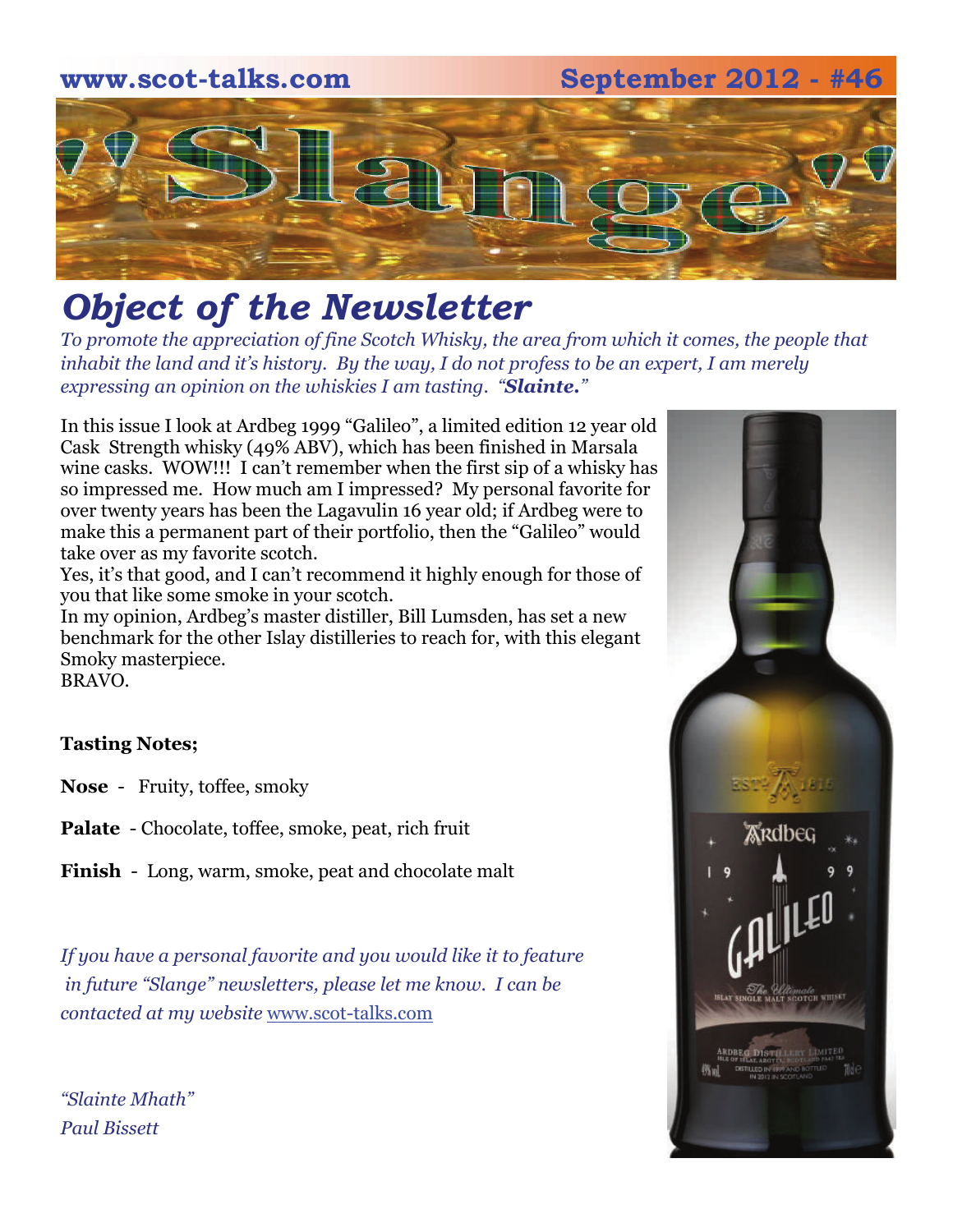

### **Ardbeg Galileo launched to celebrate Scottish distillery's "world first" experiment in space**

*Limited Edition of legendary Islay Distillery pays tribute to Galileo, the father of modern astronomy* 

NEW YORK, Sept. 1, 2012 /PRNewswire/ -- Ardbeg Distillery on the island of Islay today announces the release of Ardbeg Galileo, a limited edition 12 Years Old Single Malt Whisky - a special celebration of its "world first" space maturation experiment, previously announced at the Edinburgh International Science Festival in April 2012.

Ardbeg Galileo is a special vatting of different styles of Ardbeg laid down in 1999, all married together to give a sweet, smoky texture. The heart of this limited edition Ardbeg is spirit matured in ex-Marsala wine casks from Sicily that is combined with hallmark Ardbeg matured in first and second fill ex-Bourbon casks. The ex-Marsala casks add fruity aromas and textures to Ardbeg's famed peaty, smoky house style. Bottled at 49% and non chill-filtered it is being made available on allocation to Ardbeg's focus markets.

The whisky, named after Galileo, the father of modern astronomy, celebrates the first ever experiment undertaken by Ardbeg Distillery (or any other distillery for that matter) when Ardbeg was invited in late 2011 by US based space research company NanoRacks LLC, based in Houston Texas, to take part in a two year experiment to test micro-organic compounds drawn from the distillery's production on Islay. This maturation experiment (the inter-action of these compounds with charred oak) between normal gravity on Earth and micro-gravity in space, is currently taking place far up in space on the International Space Station.

The vials that were launched by Soyuz rocket from Baikanor in Kazakhstan in late 2011 contain a class of compounds known as "terpenes," a set of chemicals which are very widespread in nature and often very aromatic and flavor active. The experiment could explain the workings of these large, complex molecules as they will remain on the International Space Station for at least two years and help uncover new truths about the change that these molecules undergo in this near 'zero gravity' environment. It also should help Ardbeg find new chemical building blocks in their own flavor spectrum.

The experiment will have applications for a variety of commercial and research products, including, one day maybe, future generations of Ardbeg.

**To read the full article go to;** [http://www.prnewswire.com/news-releases/ardbeg-galileo](http://www.prnewswire.com/news-releases/ardbeg-galileo-launched-to-celebrate-scottish-distillerys-world-first-experiment-in-space-168253556.html)[launched-to-celebrate-scottish-distillerys-world-first-experiment-in-space-168253556.html](http://www.prnewswire.com/news-releases/ardbeg-galileo-launched-to-celebrate-scottish-distillerys-world-first-experiment-in-space-168253556.html)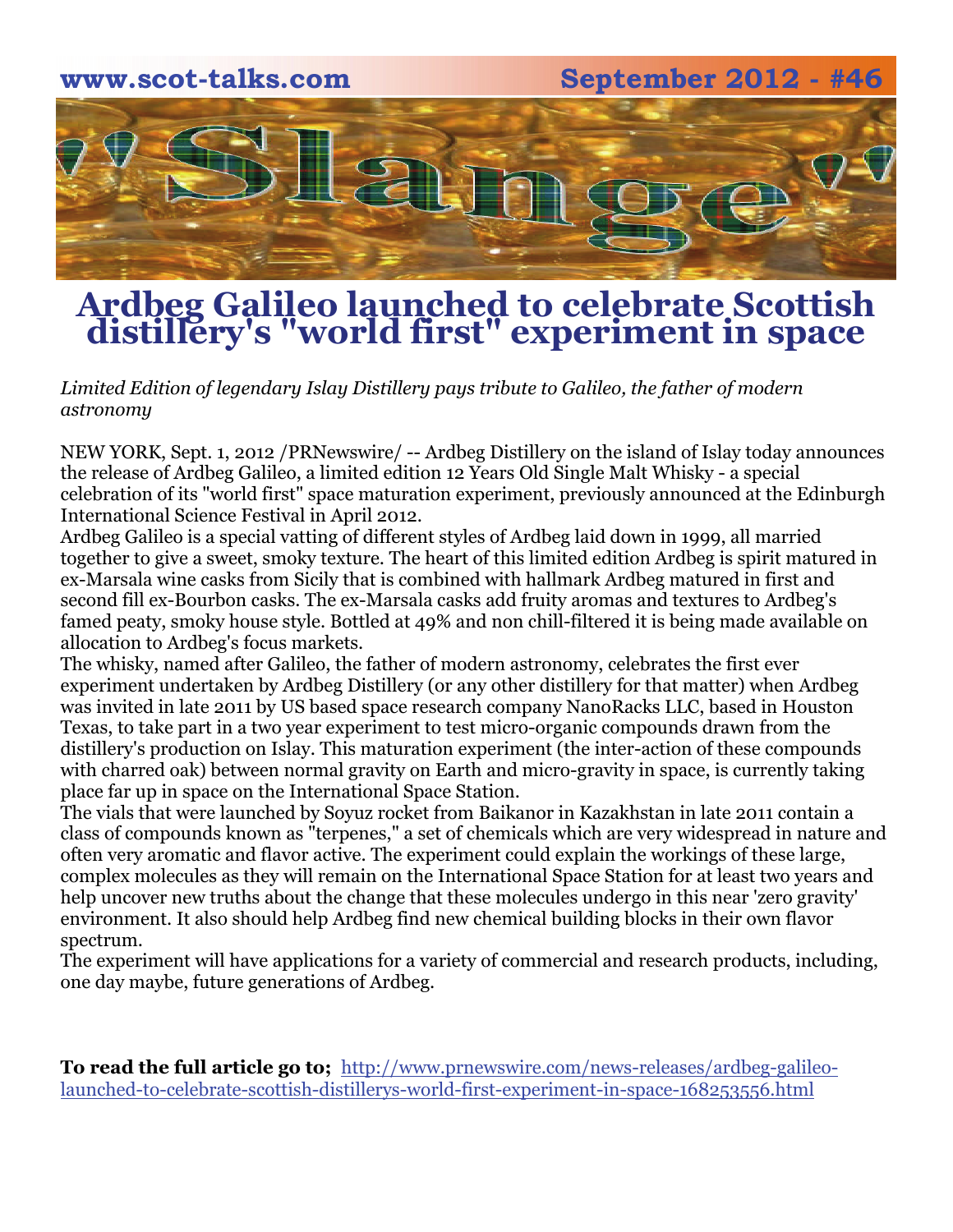

Below is a simple guide to help you choose your single malt Whisky, and the flavor notes you should expect from it. Being Scottish I recommend you find a likely candidate and try it in a bar before buying the whole bottle. With each issue of the newsletter I will add in another Whisky to the flavor map. This Issue; Ardbeg "Galileo" For more information go to [http://www.ardbeg.com](http://www.ardbeg.com/)

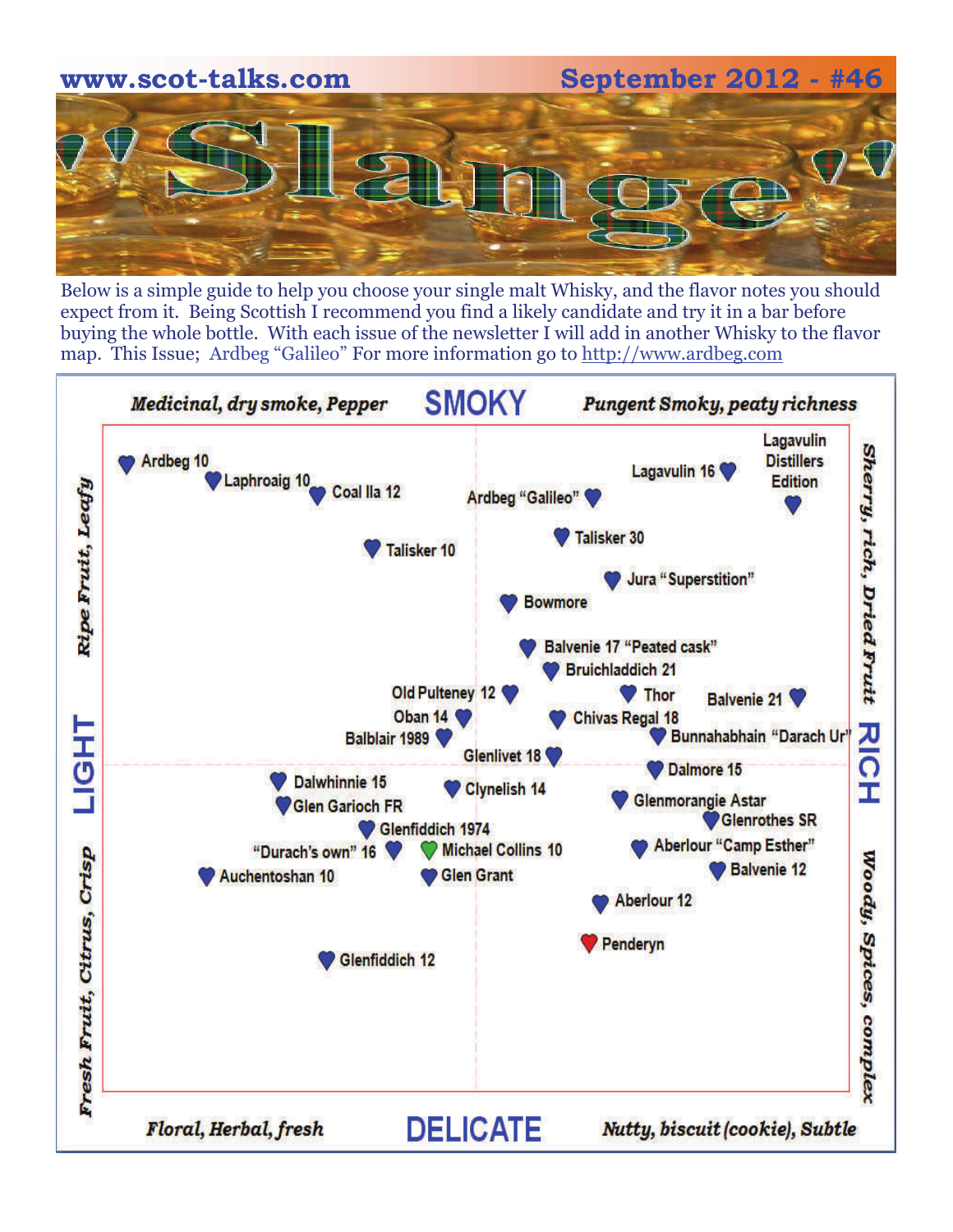

## Ardbeg Distillery (Port Ellen, Islay. Tel: +44 (0) 1496 302244)

### **Opening Hours**

Sep - May: Mon - Fri 10am-4pm. Jun - Aug: 7 days a week, 10am-5pm. Pre-booking for tours is advisable.

### **Admission**

Express Tour - lasts 30 minutes. Mon - Sat at 10am and 4:15pm. £ 4.00 per person

#### **Ardbeg Standard Tour**

Lasts 1 hour. Daily at noon and 3pm. £ 5.00 per person

#### **Full range and tasting Tour**

Lasts 1.5 hours. Mon - Sat at 10:30am. £ 10.00 per person Old and New Tour - lasts 2 hrs. Mon, Tue, Thu, Fri, Sat at 2pm. £ 20.00 per person

A nice feature of the tour is that you get to taste the product at the different stages of it's "development". You can sample the beer like "Wash" at the first stage of fermentation, then there is the pure unmatured spirit as it comes out of the stills into the barrels, and finally you may taste some of the finished Ardbeg malt.

Even if you don't go on the distillery tour I would still recommend that you visit Ardbeg for its excellent restaurant the Old Kiln Café, which is open from noon to 3:45pm. The visitor shop is also well stocked with lots of clothing in the attractive olive green Ardbeg colors and Tartan.

"Never follow good whisky with water, unless you're out of good whisky."